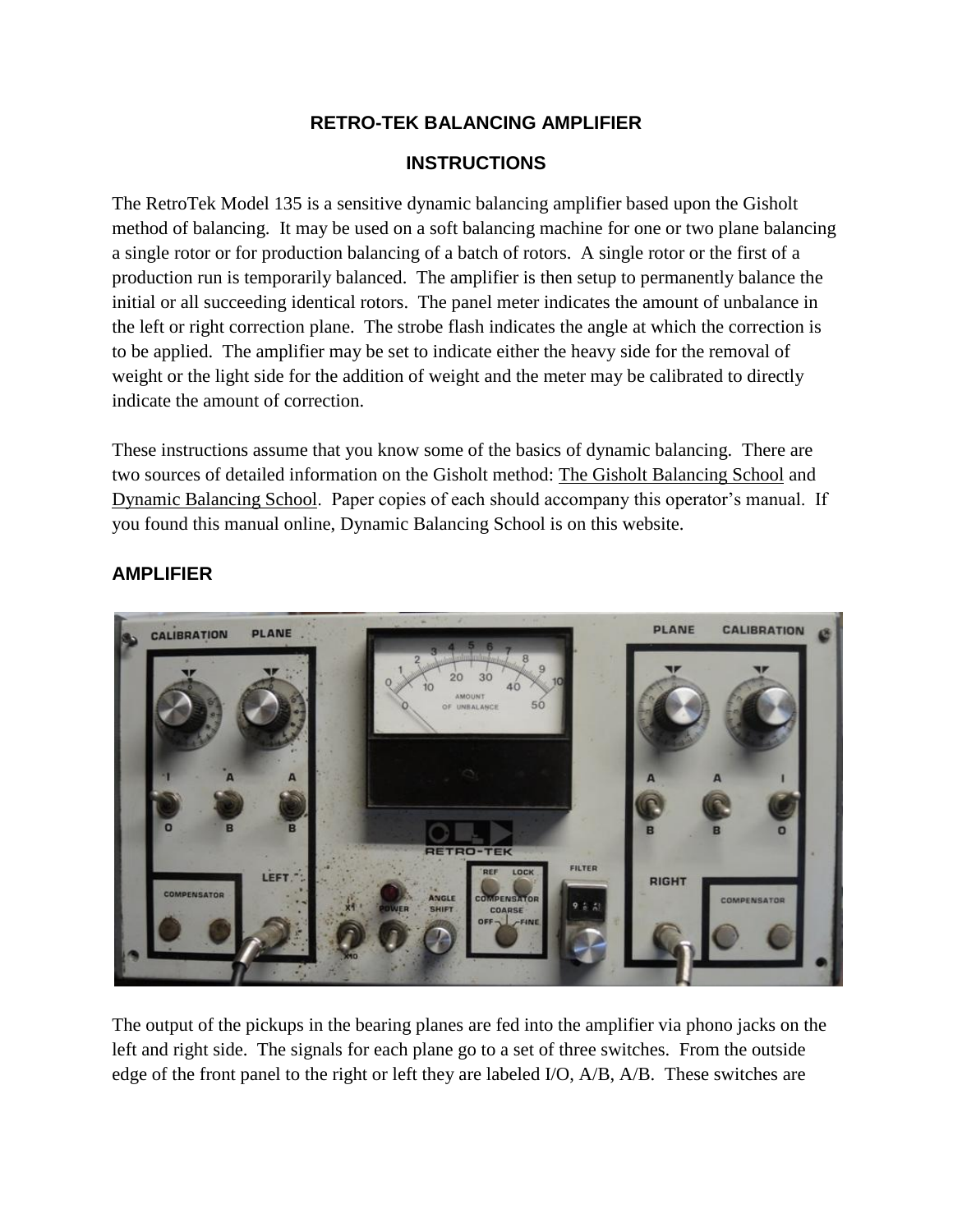used to set the amplifier to read either the heavy or the light side of the rotor. They are also used to setup the amplifier for different types of rotors.<sup>1</sup>

Above the switches are two potentiometers for each correction (balancing) plane. The potentiometers nearest the meter labeled PLANE are used to cancel the cross-effect from the other end of the rotor. The potentiometers labeled CALIBRATION are used to set the meter to read the amount of correction directly in some unit.<sup>2</sup>

At the bottom of the front panel are the POWER switch and pilot light. To the right of the power switch is the ANGLE SHIFT potentiometer which is used to set the strobe light flash to Top Dead Center (TDC) or some other location.

To the right of the Angle Shift control are the FILTER tuning potentiometer and its counting dial. The filter sets the amplifier to its maximum sensitivity for the operating speed (RPM) of the rotor. It also filters out most of the electrical noise which could affect the output of the amplifier. It may also be used to change the phase angle of the strobe flash if necessary. RetroTek BA105 amplifier circuit boards do not have a phase shift circuit although they may installed into cases with a phase shift potentiometer in the front panel. In this case use the filter to make the final setting of the strobe flash. $3$ 

The meter has two ranges on its dial:  $0 - 10$  and  $0 - 50$ . Note that no units are specified on the dial. These are just numbers which are used to make the setup adjustments to the amplifier. Units such as gram-inches will be attached to those numbers during the calibration of the amplifier. This is the last step in the setup procedure.

Most balancing is performed using these two ranges. They are selected on the remote control switch box. The switches labeled  $0 - 50$  set the amplifier to read on the  $0 - 50$  scale which has the widest range. Balancing begins with this range. As the amount of unbalance is decreased to a reading of 10 on the  $0 - 50$  scale, the  $0 - 10$  switch on the remote control box may be used to read the more sensitive  $0 - 10$  scale.<sup>4</sup>

The switch to the left of the power switch controls the amplification of the input signal. Most balancing is done with the switch in the X10 position. If the rotor cannot be brought within the

 1 See Gisholt's publication "The Gisholt Balancing School" for more information.

 $2$  There are no fixed units for unbalance. They are chosen by the design engineer or by the operator if not specified by the engineer. The units may be any combination of Imperial or Metric units of weight multiplied by the radius of the correction plane. This amplifier does not use unbalance displacement units such as mils.

 $3$  The BA 105 printed circuit board is obsolete and should be replaced with BA106.

 $4$  There is a trim potentiometer on the amplifier printed circuit board which adjusts the two scales to read a value of 10 on either scale. This provides accurate continuity of readings as the amount of unbalance passes through the value of 10.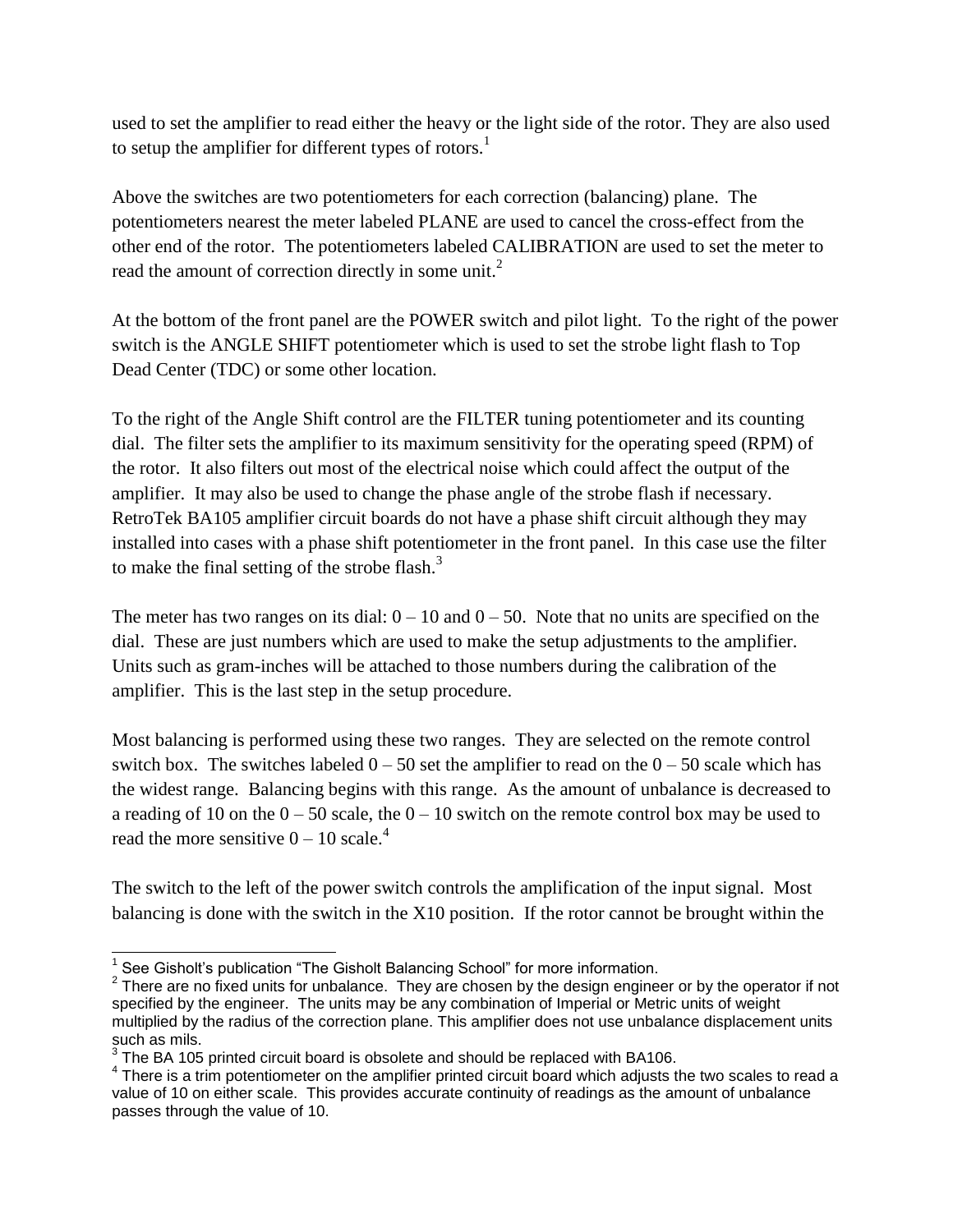desired balance tolerance the X1 position may be selected. This amplifies the input signal by a factor of 10. This is useful when a rotor must be operated at low speeds which result in a low input signal or light weight rotors that operate at high speeds with sensitive balancing tolerances. 5

The four scales of unbalance available on this amplifier are:

|                  | Remote Control $0 - 10$ | Remote Control $0 - 50$ |
|------------------|-------------------------|-------------------------|
| Panel Switch X10 | 0 - 10                  | $() - 5()$              |
| Panel Switch X1  | $\mathbf{I}$            | ۰ - ۱                   |

#### **Table 1**

### **ROTOR SETUP**

l

Place rotor between supports with the belt running over a major diameter of the rotor. More surface area of belt contact is better. The balance amplifier requires a very constant speed. Any slippage will change the phase angle reading.

Adjust the idler pulleys so that the run of the belt from the rotor to the idler sheaves is vertical and parallel. This adjustment assures that the carriage is centered in its supports. A correct length belt will allow the idler pulley arm to be about horizontal. The belt tension should be just enough to drive the rotor without slipping.

The rotor must operate at a speed that is within the range of the RetroTek amplifier.  $6$  When possible run the rotor slow rather than fast. Increasing the speed increases the sensitivity but with an increase in potential safety hazard. Moving parts such as motor starting switches or baskets with silicon wafers may "settle" into a more fixed position with centrifugal force. Running these rotors at a higher RPM may assist settling.

It is best practice to have the top of the rotor turning away from the machine operator – that is, the rotor turns clockwise when viewed from the right end. This is a safety precaution. If a rotor comes out of its bearings it will tend to move away from the operator.

 $5$  The labeling of this switch appears to be reversed. This is not a major problem and the operator will easily adjust to this. This may be corrected by inverting the switch in the panel and lengthening the connected wires.

 $6$  The initial intended operating range of the RetroTek amplifiers is not known. The center frequency of the filter in the unmodified circuit board tested by the author is 27 Hz which equals 1620 RPM. Assuming that the filter can operate over a range of X10, that would imply a range of 360 to 3600 RPM. Some boards have been modified by changing the tuning capacitors for a different center frequency. This was done so that the center frequency of the amplifier was near the typical operating RPM of a particular balancing machine.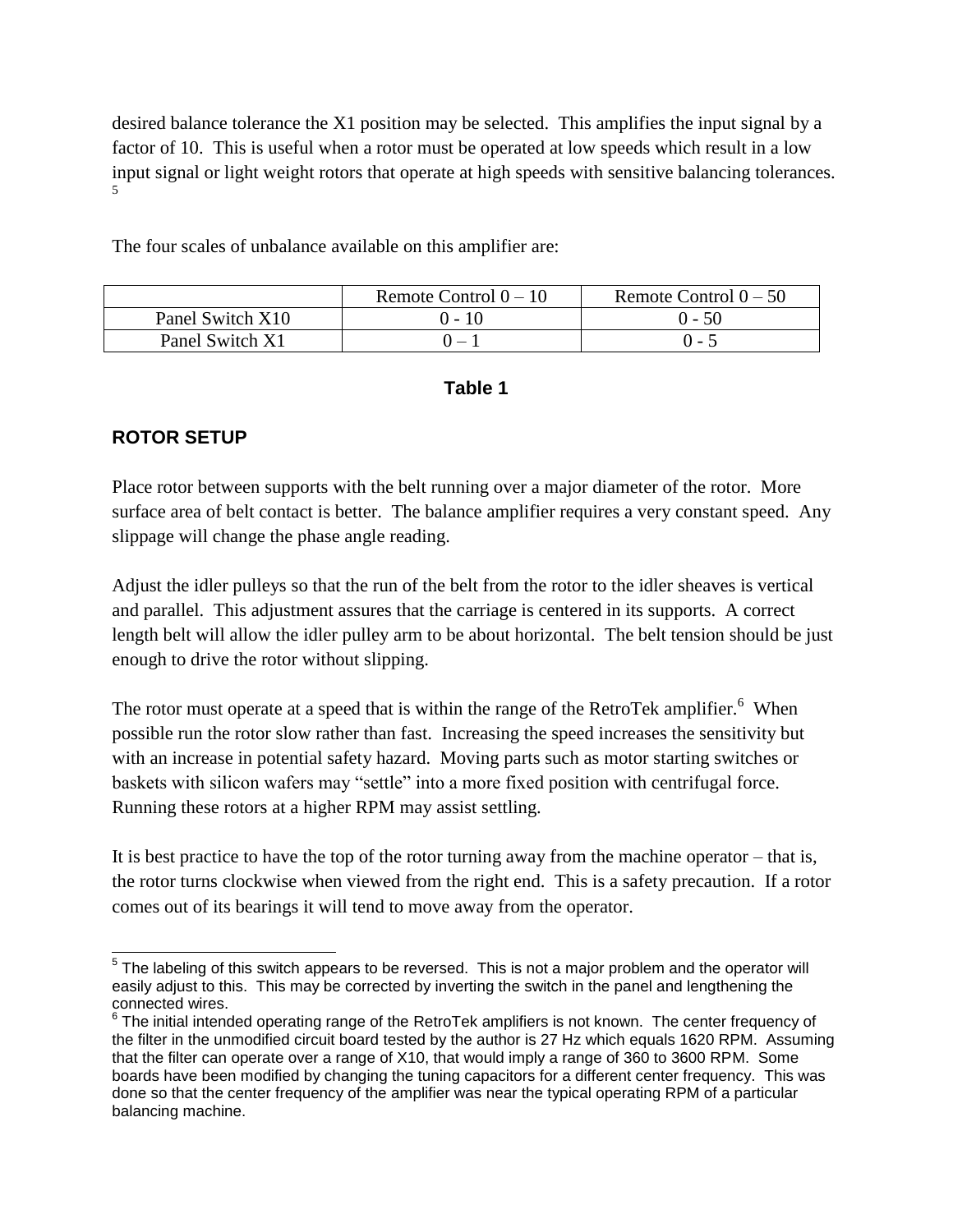Mark the rotor with some convenient number of equal angular divisions. The numbered divisions should increase in the direction of rotation. The number of divisions should allow the operator to see at least three numbers at one time. The numbers may be in the correction planes but may be placed in a more convenient and easily readable location.

The strobe flash will illuminate a number which will allow you to identify either the heavy or light area of the rotor. When the amplifier is properly adjusted the strobe will "strike" once per revolution of the rotor – that is, only one number will be illuminated. However, as the amount of unbalance decreases to the minimum detectable amount, the flash will occur at different numbers.

### **PHASE ANGLE**

Balancing a rotor requires two pieces of information. The first is the amount of the correction. This is relatively easy to acquire. The output of the pickups and the meter reading are proportional to the amount of unbalance. The meter reading will decrease as the rotor balance is improved, that is, as the amount of unbalance decreases.

The second piece of information that is required to balance a rotor is where to put the correction. This is harder to acquire. The strobe flash will illuminate one number on the divisions marked on the rotor. The number of divisions and the accuracy of their placement will vary.

The placement of a correction should be at the correct phase angle within small limits. The inherent problem of balancing under these conditions is that the operator can see that the flash strikes at, for example, #5 on an 8 division scale but the numbers on this scale span 45°. Where does the correction go?

The second problem is that there are phase shifts throughout the system. There is no fixed or positive correlation between the location of the unbalance, either the light or heavy spot, and the strobe flash. It is influenced by the RPM of the rotor, the setting of the filter and the phase shift potentiometers (as noted above the phase shift potentiometer may not be functional in some circuit boards). The strobe flash may be at a completely different spot.

Phase angle is set with an empirical balancing procedure and remains set for that amplifier with that balancing machine. If the amplifier has been exchanged or for some reason the phase shift potentiometer setting has been changed, the phase angle must be reset.

The third problem is that the amplifier may be set to read either the heavy or light spot. This must be set for each type of rotor. Different rotor configurations will require different settings of the switches on the front panel.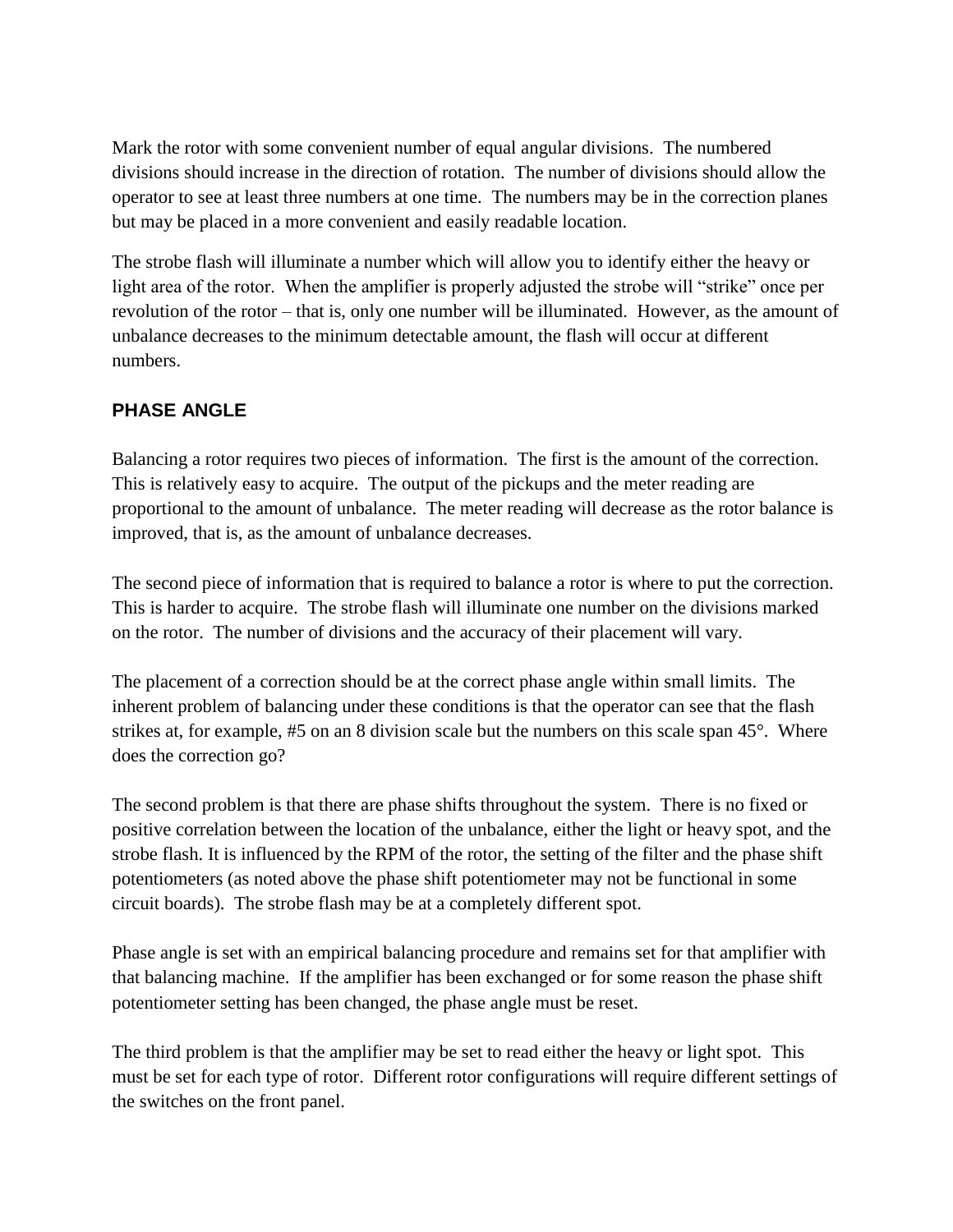# **THE GISHOLT METHOD**

There are two major steps in the Gisholt balancing method. First, the rotor is balanced by an empirical method – cut and try. This process also adjusts the amplifier to indicate either the heavy or light spot. Then the rotor is unbalanced by a known amount in a single location and the amplifier is adjusted to null the cross-effect and to calibrate the meter to read in unbalance units.

## **TRIAL WEIGHTS**

Trial weights are temporarily attached to the rotor to make a measurement. This may be done with any suitable method including bolting, clamping or tack welding. Modeling clay works well for many rotors. The best clay is Crayola brand. Press the clay onto the rotor firmly and seal all around the edges with your finger. The mounting surface must be clean, dry and oil-free.

It is not important where the trial weights are placed on the rotor – closest to the bearing supports on the ends are the best. The farther from each other and at a greater radius, the less weight is needed to balance the rotor. It is not necessary to place the trial weights in the final correction planes.

### **AMPLIFIER SETUP**

Set all potentiometers in the top row of the amplifier CCW to zero, all switches in the second row to "up" position. On the bottom row set the sensitivity switch to X10. The Phase Shift potentiometer is not changed at this time.

The first setup runs will:

- 1. Determine the meter range which results in a reading between 1 (on the upper meter scale) and full scale.
- 2. Tune the filter to the frequency of the signal from the pickups
- 3. Find which correction plane, left or right, has the highest amplitude reading

Start the balancing machine. As the motor starts, the rotor and its carriage will begin to vibrate within the supports. On smaller balancing machines which do not have a carriage lock it is good practice to restrain the carriages with a finger before stepping on the foot pedal. This will dampen the vibration induced by starting the rotor. At this time you will begin to get an idea of how much unbalance is in the rotor.

4. Press LEFT 0-50 button on the remote control then the RIGHT 0-50 button. Use the plane, left or right, which provides the highest reading for the remainder of the setup steps.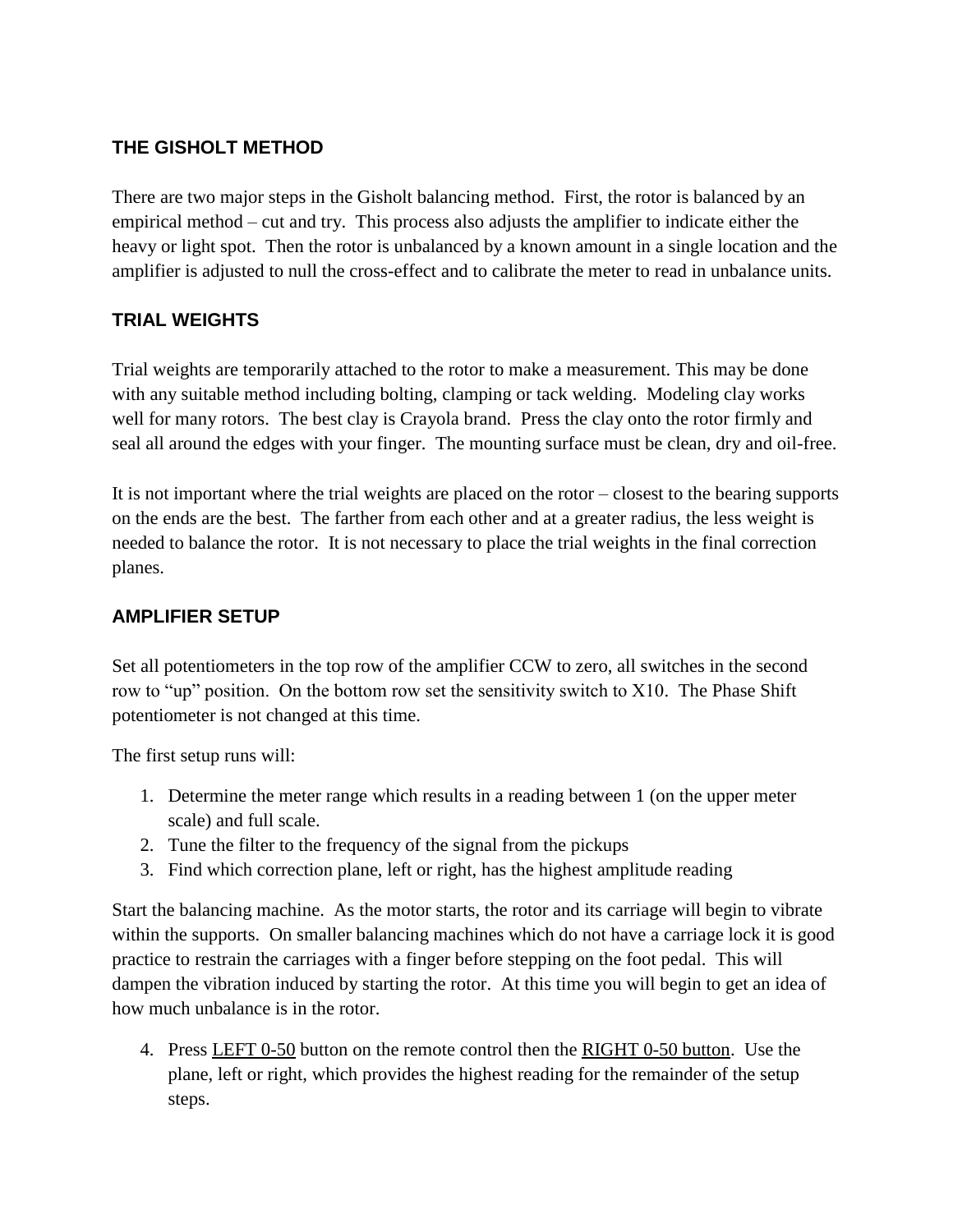- 5. If the meter reading is less than 1 (on the upper meter scale), press the  $0 10$  button. If the reading remains lower than 1 change the sensitivity switch from X10 to X1. A temporary weight may also be added to the rotor to increase the signal. This will make it easier to perform the next steps in the setup procedure.
- 6. Set the filter frequency by adjusting the potentiometer for maximum meter reading. The phase angle will change while tuning the amplifier filter.
- 7. If the meter reading rises above full scale on the  $0 50$  meter scale, temporarily turn the CALIBRATION potentiometer for that plane down to read mid-scale or above on the meter. Set the meter to read 40 rather than 50 – that is, less than full scale, so that finding the light or heavy side (the next step) can be performed.
- 8. Read and record the amplitude meter reading and phase angle for each plane.<sup>7</sup>

If this is the first time that the amplifier has been run the phase shift will be adjusted using the procedure given in Setting the Phase Shift Potentiometer below. If the phase shift has been previously adjusted with this procedure it is usually not necessary to adjust it for a different rotor and the operator can skip this section and proceed to Amplifier Setup II.

## **SETTING THE PHASE SHIFT POTENTIOMENTER**

If this is a new installation of the amplifier on the balancing machine the phase shift potentiometer must be adjusted so that the strobe illuminates either the heavy or light spot.

- 1. Run the unbalanced rotor and record the unbalance and phase angle of the strobe flash at the end with the greatest amount of unbalance.
- 2. Place a temporary weight in the center of the division indicated by the strobe flash. Run the rotor, the amount and phase angle will change. Record (or remember) the new amount and location.
- 3. Move the trial weight toward the initial flash angle by some angle and run the rotor. If the amount decreased the weight was moved toward the light side. If the amount increased the weight was moved toward the heavy side.
- 4. Move the trial weight away from the initial flash and read the amount. If the amount decreased the weight was moved toward the light side. If the amount increased the weight was moved toward the heavy side. The direction of the light or heavy side is now known.
- 5. Succeeding runs will move the trial weight toward either the heavy or light spot. If the rotor is poorly balanced it is best to move toward the light spot. If the rotor is well balanced move toward the heavy spot. Record (or remember) the readings as the weight is moved.
- 6. At some location of the trial weight the change in the readings will reverse. If the weight is moving toward the heavy spot the readings will increase to a maximum then begin to

TEXPERIENCE OPERATORS WILL THE TEXPERIT CONDUCT TEXPERIENCE THE TEXPERIENT OF TEXPERIENT TEXPERIENT TEXPERIENT<br>TEXPERIENCE operators will remember the readings and not have to record them on paper.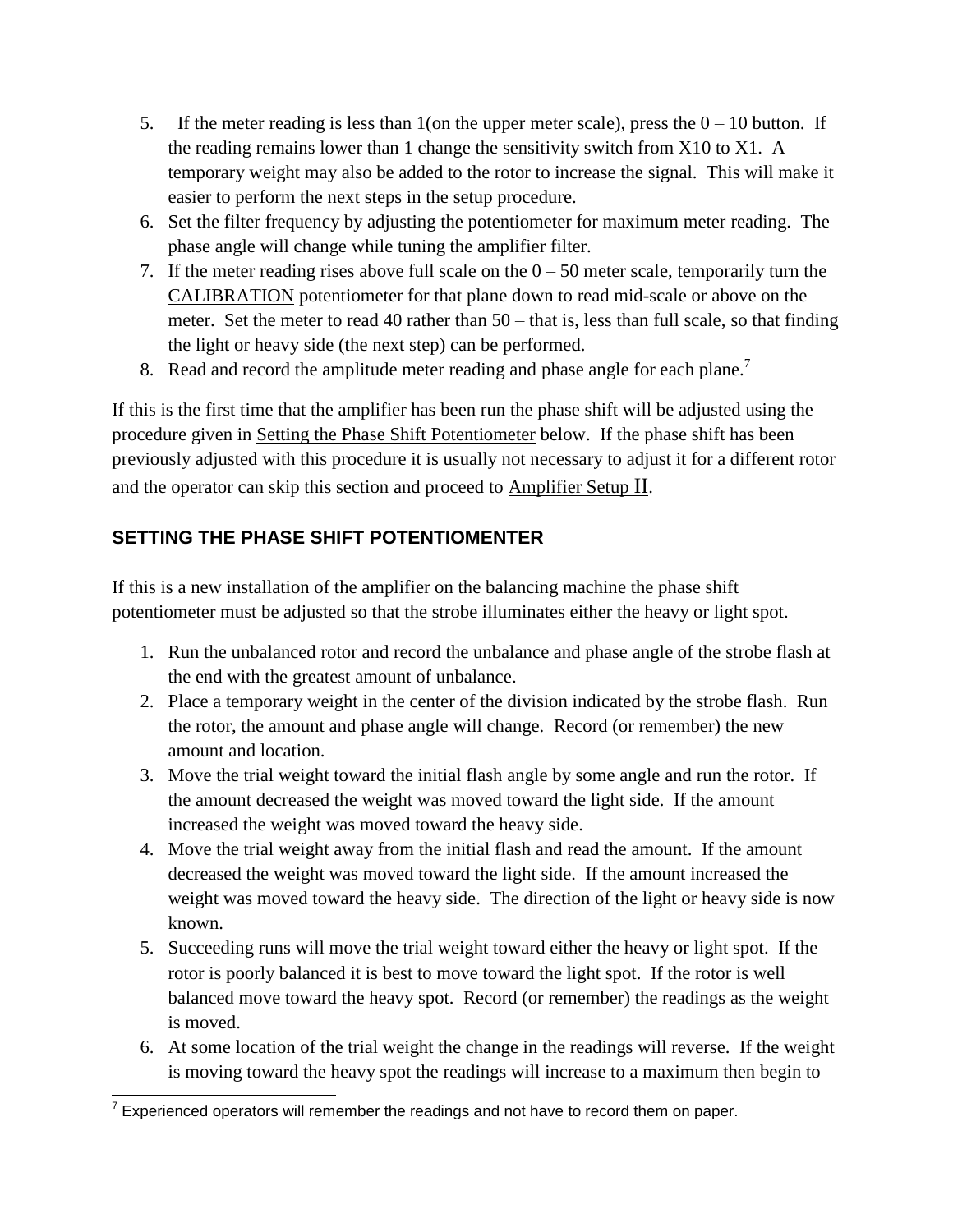decrease. If the weight is moving toward the light spot the reading will decrease to a minimum and then increase.

- 7. Fine tune the location of the trial weight to the maximum or minimum reading.
- 8. The strobe flash will probably not be at the location of the trial weight. Turn the phase shift potentiometer knob to indicate the trial weight. If the trial weight cannot be indicated, flip both of the A/B switches for that correction plane to their other position and continue tuning the strobe flash. It is not necessary to check the other end of the rotor at this time. This step sets the amplifier to read the heavy side.

This procedure is used after the initial installation of the amplifier to a balancing machine and whenever there is a doubt about the accuracy of the phase shift adjustment. It is usually not necessary to perform this check when changing to a different rotor.

# **AMPLIFIER SETUP II**

Amplifier Setup  $II$  is used in day to day operation of the balancing machine.

- 1. Add a small trial weight to the rotor at the end which has the highest reading and at the angular location shown by the strobe flash.
- 2. If the amplitude reading goes down the amplifier is reading the light side.
- 3. If the amplitude reading goes up the amplifier is reading the heavy side.
- 4. If the amplitude change is small, try a larger trial weight.
- 5. If the phase angle shifts 180° the amplifier is reading the light side and the trial weight is too large.
- 6. To change the reading from heavy to light or vice versa, flip both A/B switches for that end to their down position. The number shown by the strobe will change 180 degrees.
- 7. Remove the weight from the high reading end and install on the other end and set the amplifier to read the light side of this end. The switches may not be in the same positions for both ends of the rotor.
- 8. Set the A/B switches for each end to read the light side and remove the trial weights.

# **BALANCING THE FIRST ROTOR**

The rotor is next balanced using temporary weights. These weights may be placed in any convenient plane on the rotor.

- 1. Add a trial weight to the end of rotor that has the greatest unbalance amount at the indicated location. The amount will change and phase angle may or may not change. If there is little change in the amount, try a larger weight. If the phase angle changes by 180°, decrease the weight.
- 2. Run the rotor and check the amount of unbalance at both ends.
- 3. Add a small amount of weight to the end with the greatest amount reading. The amount should decrease. If it increases, the trial weight is too large and the amplifier is reading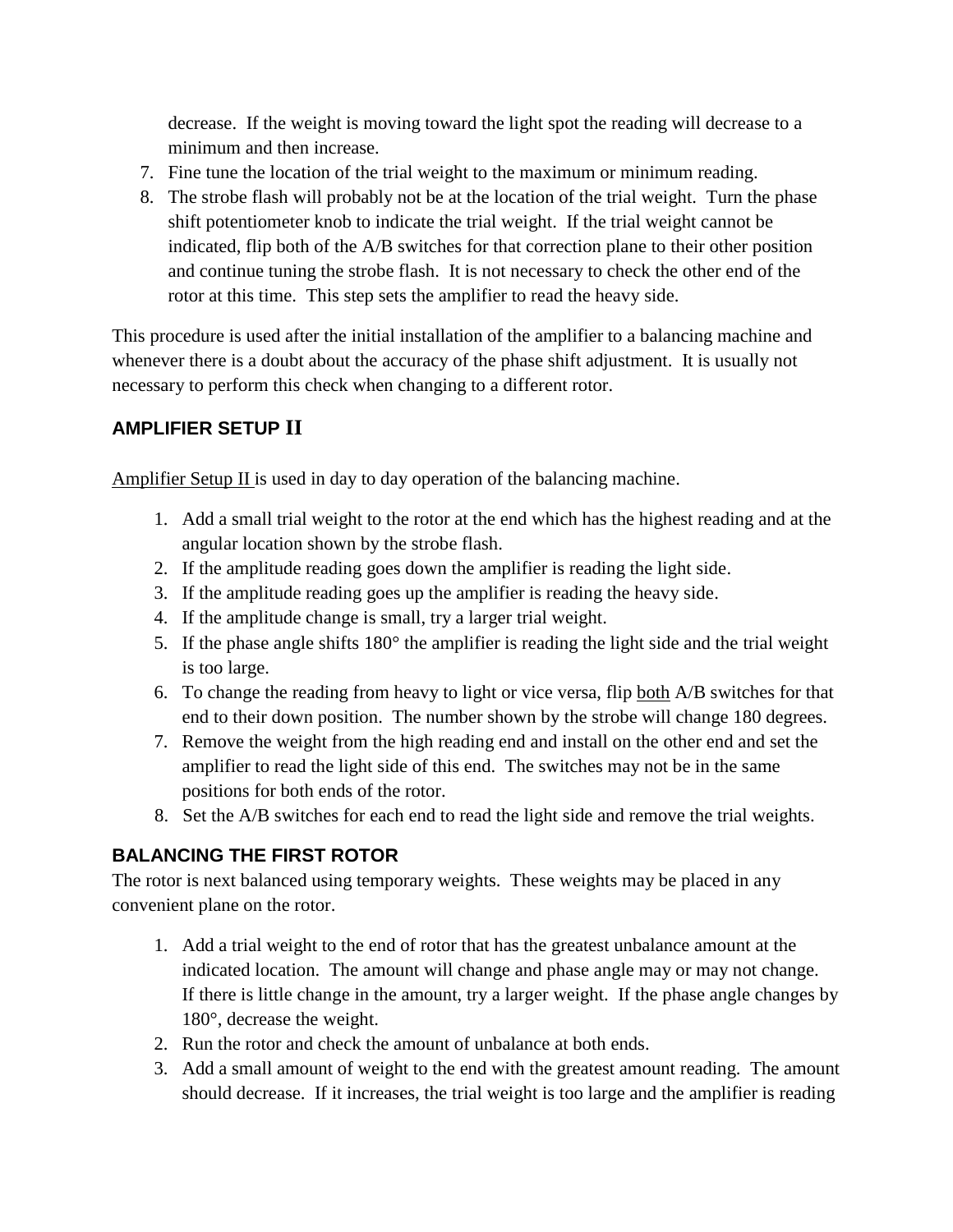the heavy spot. Reduce the trial weight and, if necessary, check that the amplifier is reading the light spot.

- 4. Because there will be some error in reading the phase angle of the light spot and in the placement of the temporary correction weights, it may help to move the weights slightly in one direction or the other and see which way decreases the amount of unbalance. Continue correcting the unbalance at the end with the greatest unbalance.
- 5. As the amount of unbalance decreases and the meter reading goes below 1 on the meter scale use a lower amplification factor in this order:
	- a. If the calibration potentiometer has been turned clockwise to decrease the meter reading (Step # 4(e) above) return it CCW to its zero reading first.
	- b. Change from the  $0 50$  scale to the  $0 10$  scale.
	- c. Use the X1 switch setting if necessary.
- 6. At very low amplitudes the phase angle indication may become indistinct<sup>8</sup> and the meter will show a minimum reading. Rotor is now balanced as far as possible.

# **NULLING THE CROSS EFFECT**

The temporary balancing was done by applying the correction weights in a convenient plane which may not be the permanent balancing plane. The next process, nulling the cross effect and calibrating the amplifier, must be done with the weights in each correction plane. Leave the temporary balancing weights in place while nulling the cross-effect and calibrating the amplifier meter.

- 1. Right Null
	- a. Place a measured weight in the left correction plane. Adjust the weight to get a midscale meter reading with the strobe flash at this weight.
	- b. This additional weight at the left end will change the reading for the right end from zero<sup>9</sup> to some amount. Adjust the right PLANE potentiometer so that the meter once again reads zero. This cancels the cross-effect from the left plane to the right plane.
	- c. If turning the right PLANE potentiometer down increases the amplitude reading, change one of the Right A/B switches to the "other" position. Use the switch closest to the center of the front panel first, then the switch in the middle.
	- d. Either one of the two switches will allow the meter reading to go down. Do not flip both switches when nulling the cross-effect. After the meter reading has been reduced to its minimum, further rotation of the PLANE potentiometer will result in an increased meter reading. Reverse the rotation of the potentiometer to set the meter to its minimum reading.
- 2. Left Null

l <sup>8</sup> When the rotor is well balanced the signal from the pickups will be small and the amplifier phase angle circuit may trigger at different phase angles. This is probably due to electrical noise in the signal. <sup>9</sup> Near zero, there being no such thing as perfect balance.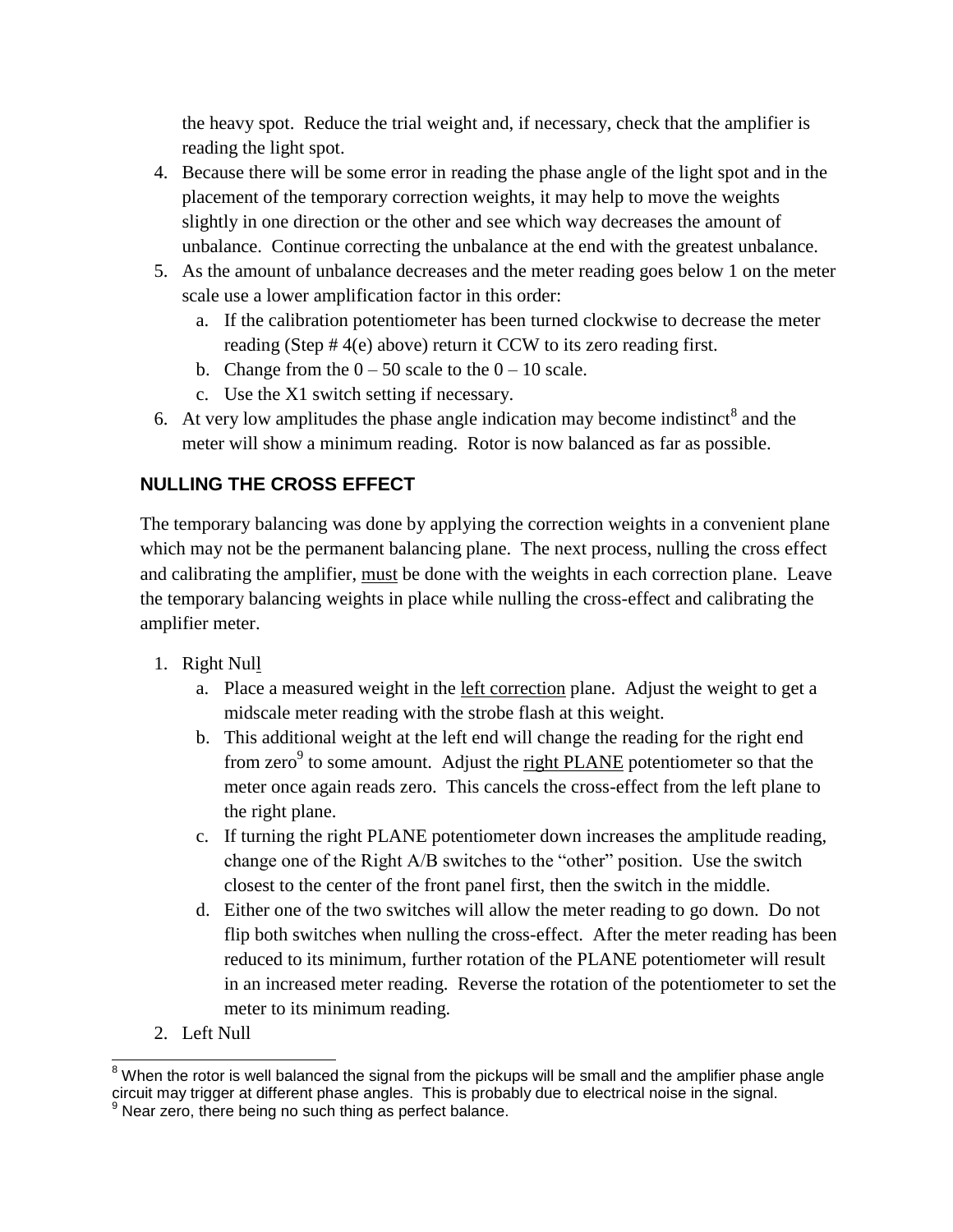- a. Remove the measured weight from the left correction plane and place on the right correction plane.
- b. Null the cross-effect for the left correction plane by adjusting the Left PLANE potentiometer using the procedure above.

The rotor is now nulled so that cross-effect from an unbalance in either end is eliminated from the amplitude reading of the other end. The meter will now read the unbalance in either plane directly. The meter is next calibrated to a known weight at a known radius; that is, a known unbalance, in each correction plane.

# **CALIBRATION**

The maximum allowable residual unbalance specified for the rotor is typically used for calibration of the amplifier. This will be in units of unbalance, the product of the unbalance weight and the radius of the correction plane.

- 1. Measure the diameter of the correction plane and divide by 2 to obtain the radius.
- 2. Divide the maximum allowable residual unbalance by the radius to obtain the maximum unbalance weight.
- 3. Multiply that weight by 10 to obtain the calibration weight.
- 4. Accurately weigh a calibration weight and place on the rotor at a random spot on a correction plane.
- 5. Run the rotor and calibrate the meter to read 10 using the  $0 10$  scale.
- 6. The meter reading is now calibrated to read unbalance at the correction plane multiplied by 10. The maximum allowable residual unbalance is at a reading of 1. Any reading below 1 is within the required tolerance.
- 7. Check the phase angle. The strobe flash should illuminate the calibration weight at either the top dead center or at the operator selected location. Fine tune the phase angle as necessary.
- 8. Repeat steps e through h for the other end of the rotor.
- 9. Example: a rotor recently in the shop had a maximum residual unbalance of 13 gm-mm per plane. The diameter of the correction plane was 56.5 mm. The calibration weight then is 13 gm-mm/56.5mm X 10 = 2.3 gm. If the meter reads 7.4 the correction weight is 7.4 divided by  $10 = .74$  gm.

The amplifier is now set to perform the permanent balancing corrections. Remove all trial weights and run the unbalanced rotor. Divide the meter reading by 10 to get the necessary weight change and make the correction at the phase angle indicated by the strobe flash, either adding or subtracting that weight.

Make haste slowly, particularly as the amount of unbalance decreases. A small correction at a small phase angle error can cause a surprisingly large change in indicated amount and phase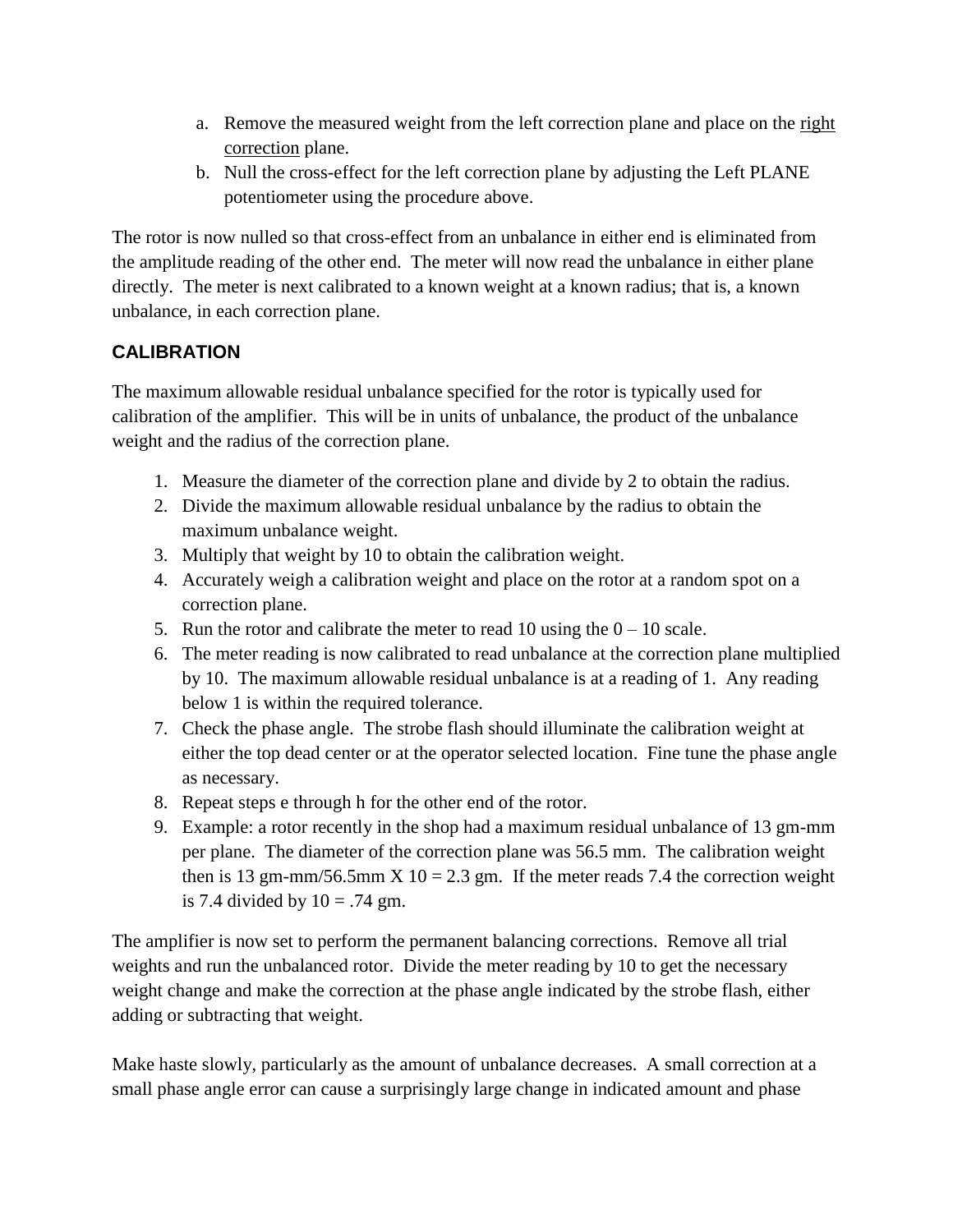angle. If the amount of unbalance does not appear to be changing properly then stop making permanent corrections and continue with temporary weights until you understand what is happening.

## **AFTERWARD**

The RetroTek Model 135 dynamic balancing amplifier is a 1970's solid state upgrade of the original vacuum tube amplifier designed and built by Westinghouse Electric Company to implement the cross-effect null and calibration method of Gisholt Machine Company. The Model 135 may be used with any (non-computerized) balancing method which does not require a once per revolution signal from a photoelectric pickup reading a mark on the rotor. Some methods that may be useful are given in Machinery Vibration: Balancing, Victor Wouk, ISBN 0- 07-071938-1. This work has an large amount of related information and should be in your library.

The RetroTek amplifier is well designed and built, durable, and easy to repair. A set of reverse engineered schematics for most of the boards is included with this manual. The primary difference between the various generations of amplifier printed circuit from BA105 to BA 106 Rev. 1 and BA 106 Rev. 2 is in the filter circuit and in the operational amplifier integrated circuits (IC's) used.

The components of the amplifier are easily identified and at the time of writing this manual (2016) are still in production. The only unknown components are germanium diodes which are probably AA134s. Any similar diode may be used. The Plane and Separation potentiometers are Allen-Bradley mil-spec devices and should be replaced with equivalent.

So far as is known the xenon strobe lamps are no longer available. One replacement has been identified, a flash lamp assembly FY-505 by Perkin-Elmer, but this line has been sold to another vendor. The power supply transformer is no longer available but as it will probably have to be changed to suit a new flash lamp this may not be a problem.

The only known weaknesses are the front panel switches and the three relays. These are electromechanical devices with a limited lifespan. The DPDT switches on the front panel are standard power devices and are readily available. The relays on the printed circuit board have special contacts. Specify and purchase only the same model number to obtain gold plated signal level contacts. At this time they are still available.

The graduated dials on the PLANE and CALIBRATION potentiometers may be replaced with ten turn counting dials like the one on the filter. This upgrade may be useful when work on the balancing machine is repeat batches of different rotors. This makes it easier to setup the